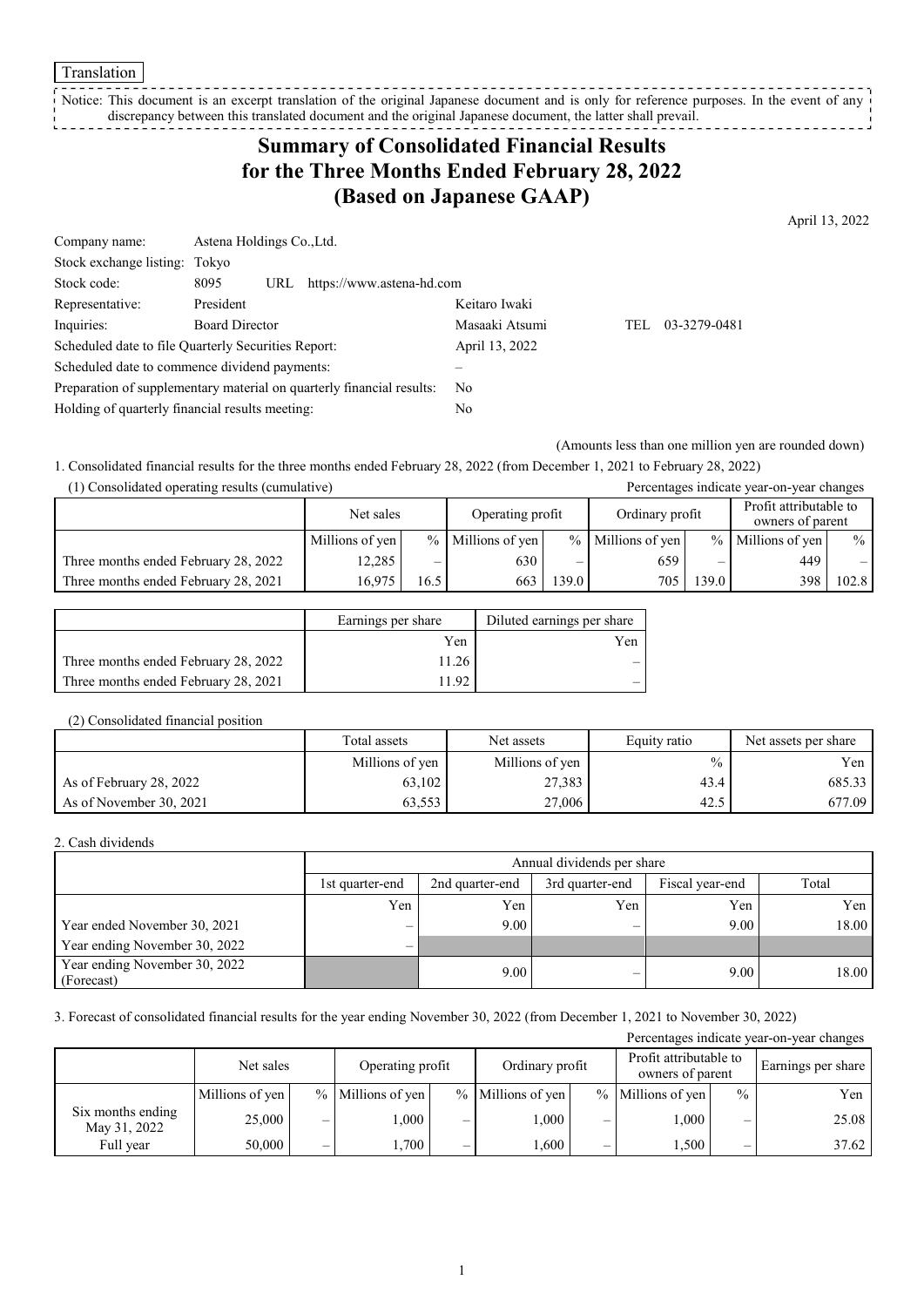| 4. Notes                                                                                                                  |                   |                                                          |     |                   |
|---------------------------------------------------------------------------------------------------------------------------|-------------------|----------------------------------------------------------|-----|-------------------|
| (1) Changes in significant subsidiaries during the three months ended February 28, 2022                                   | No.               |                                                          |     |                   |
| (changes in specified subsidiaries resulting in the change in scope of consolidation):                                    |                   |                                                          |     |                   |
| (2) Application of special accounting methods for preparing quarterly consolidated financial statements:                  |                   |                                                          |     |                   |
| (3) Changes in accounting policies, changes in accounting estimates, and restatement of prior period financial statements |                   |                                                          |     |                   |
| Changes in accounting policies due to revisions to accounting standards and other regulations:                            |                   |                                                          | Yes |                   |
| Changes in accounting policies due to other reasons:                                                                      |                   |                                                          |     |                   |
| Changes in accounting estimates:                                                                                          |                   |                                                          |     |                   |
| Restatement of prior period financial statements:                                                                         |                   |                                                          |     |                   |
| (4) Number of issued shares (common shares)                                                                               |                   |                                                          |     |                   |
| Total number of issued shares at the end of the period (including treasury shares)                                        |                   |                                                          |     |                   |
| As of February 28, 2022                                                                                                   | 40,630,087 shares | As of November 30, 2021                                  |     | 40,630,087 shares |
| Number of treasury shares at the end of the period                                                                        |                   |                                                          |     |                   |
| As of February 28, 2022                                                                                                   | 712,887 shares    | As of November 30, 2021                                  |     | 753,787 shares    |
| Average number of shares during the period (cumulative from the beginning of the fiscal year)                             |                   |                                                          |     |                   |
| Three months ended February 28, 2022                                                                                      |                   | 39,904,400 shares   Three months ended February 28, 2021 |     | 33,452,021 shares |
|                                                                                                                           |                   |                                                          |     |                   |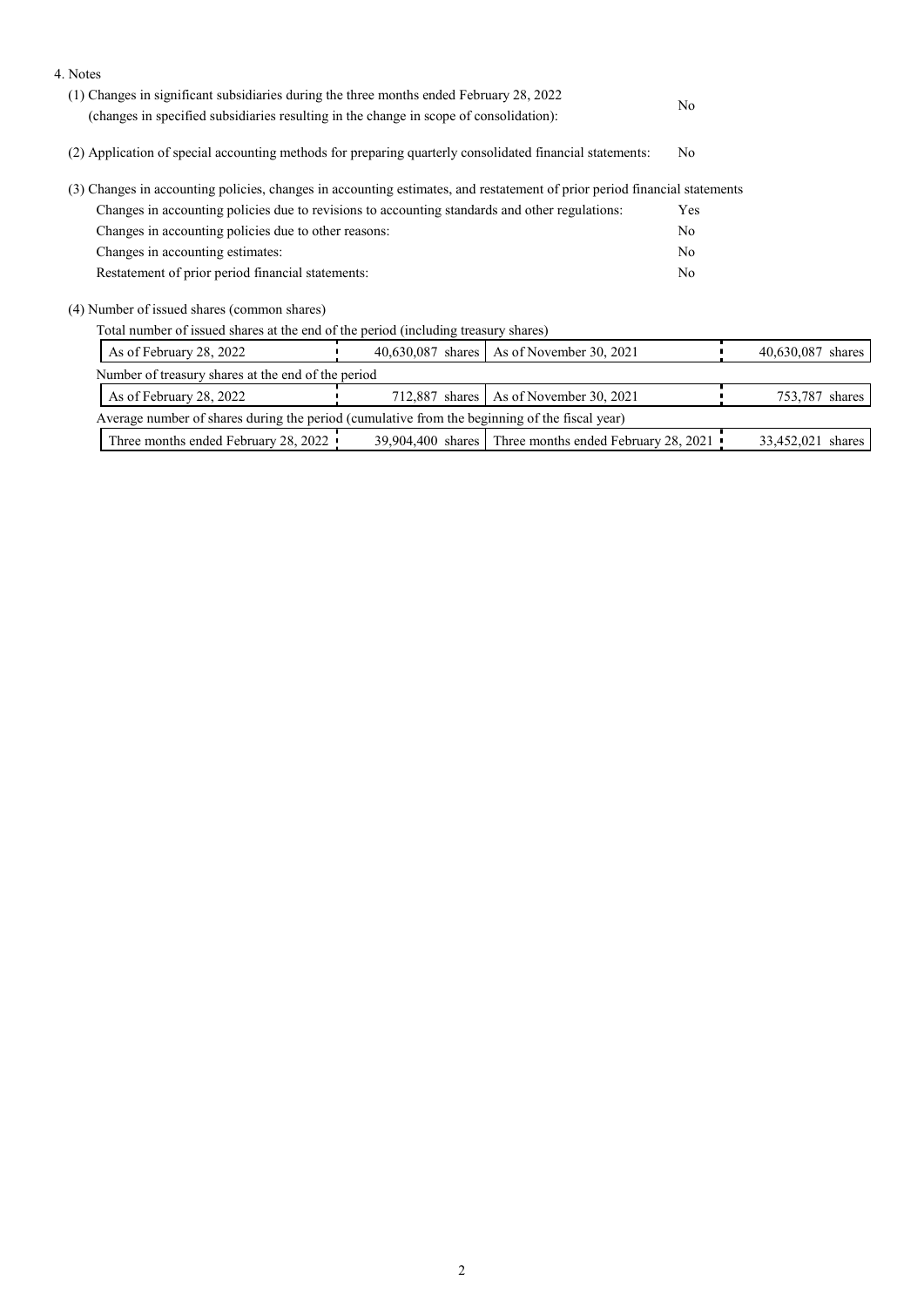# **Quarterly consolidated financial statements**

**Consolidated balance sheets** 

|                                                            |                         | (Thousands of yen)      |
|------------------------------------------------------------|-------------------------|-------------------------|
|                                                            | As of November 30, 2021 | As of February 28, 2022 |
| Assets                                                     |                         |                         |
| Current assets                                             |                         |                         |
| Cash and deposits                                          | 10,927,061              | 10,615,446              |
| Notes and accounts receivable - trade                      | 13,542,403              |                         |
| Notes and accounts receivable - trade, and contract assets |                         | 13,202,881              |
| Electronically recorded monetary claims - operating        | 3,171,123               | 3,218,708               |
| Merchandise and finished goods                             | 5,350,885               | 5,374,298               |
| Work in process                                            | 2,130,371               | 1,444,014               |
| Raw materials and supplies                                 | 1,856,915               | 1,861,244               |
| Other                                                      | 1,113,358               | 1,150,535               |
| Allowance for doubtful accounts                            | (35, 136)               | (31,518)                |
| Total current assets                                       | 38,056,982              | 36,835,609              |
| Non-current assets                                         |                         |                         |
| Property, plant and equipment                              |                         |                         |
| Buildings and structures                                   | 10,445,657              | 10,546,060              |
| Accumulated depreciation                                   | (6,361,673)             | (6,445,649)             |
| Buildings and structures, net                              | 4,083,983               | 4,100,410               |
| Machinery, equipment and vehicles                          | 9,434,943               | 9,520,562               |
| Accumulated depreciation                                   | (7,829,996)             | (7,937,447)             |
| Machinery, equipment and vehicles, net                     | 1,604,946               | 1,583,115               |
| Land                                                       | 3,690,159               | 3,695,969               |
| Other                                                      | 3,752,826               | 3,750,413               |
| Accumulated depreciation                                   | (2,622,882)             | (2,618,891)             |
| Other, net                                                 | 1,129,943               | 1,131,522               |
| Construction in progress                                   | 1,440,999               | 1,563,418               |
| Total property, plant and equipment                        | 11,950,032              | 12,074,436              |
| Intangible assets                                          |                         |                         |
| Goodwill                                                   | 4,394,812               | 4,739,900               |
| <b>Technical</b> assets                                    | 542,329                 | 533,721                 |
| Customer relationship                                      | 2,183,926               | 2,208,847               |
| Other                                                      | 1,290,775               | 1,319,823               |
| Total intangible assets                                    | 8,411,844               | 8,802,292               |
| Investments and other assets                               |                         |                         |
| Investment securities                                      | 3,612,852               | 3,770,330               |
| Retirement benefit asset                                   | 393,341                 | 395,198                 |
| Other                                                      | 1,152,551               | 1,248,312               |
| Allowance for doubtful accounts                            | (23,954)                | (23, 320)               |
| Total investments and other assets                         | 5,134,790               | 5,390,520               |
| Total non-current assets                                   | 25,496,667              | 26,267,250              |
| Total assets                                               | 63,553,650              | 63,102,859              |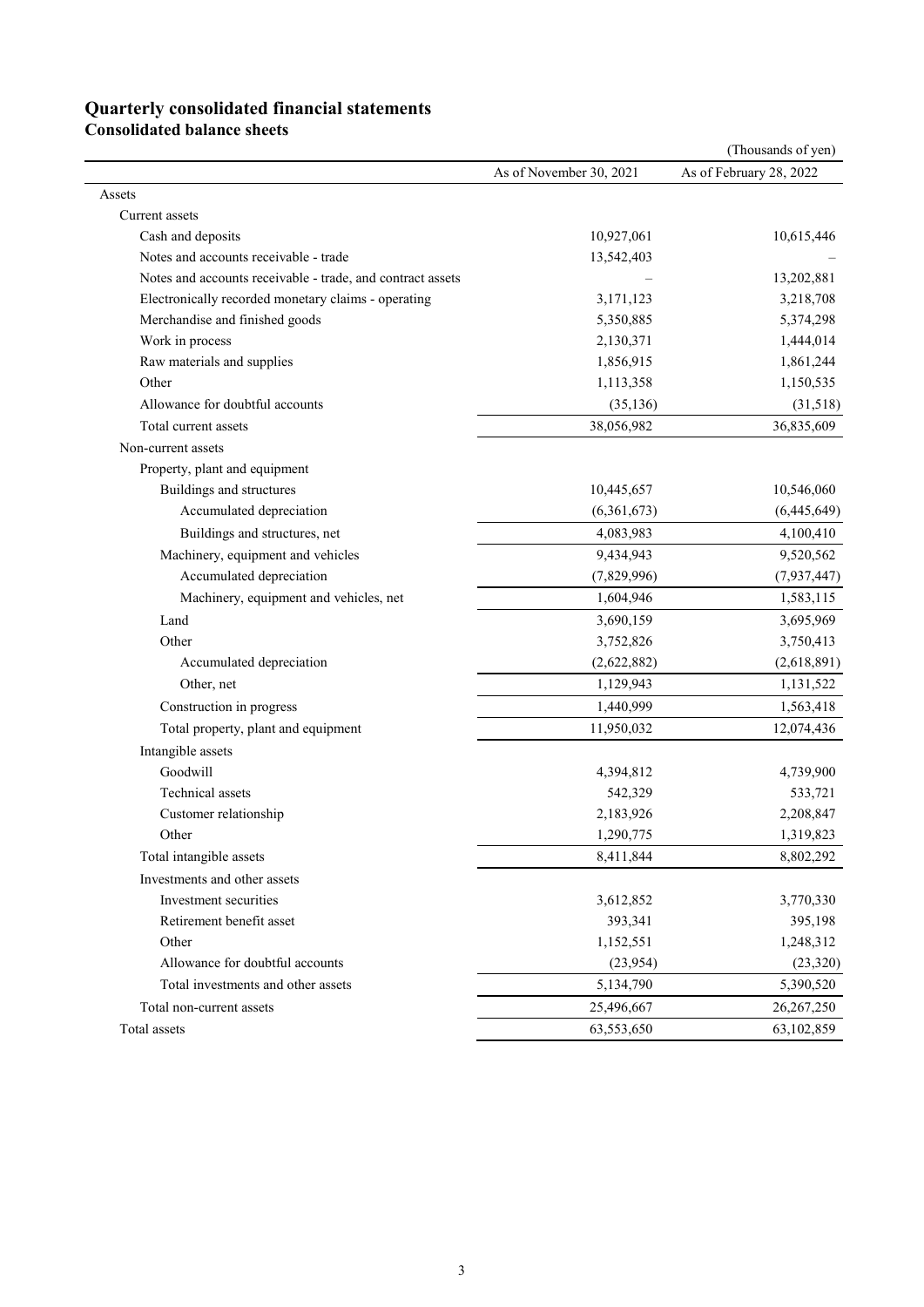| As of November 30, 2021<br>As of February 28, 2022<br>Liabilities<br><b>Current liabilities</b><br>Notes and accounts payable - trade<br>8,851,843<br>8,435,934<br>Electronically recorded obligations - operating<br>3,265,906<br>3,315,481<br>Short-term borrowings<br>9,053,400<br>9,853,400<br>Accrued expenses<br>2,790,109<br>1,904,291<br>Income taxes payable<br>540,423<br>875,499<br>Provision for bonuses<br>794,853<br>837,348<br>Provision for sales returns<br>24,334<br>4,914<br>Provision for product warranties<br>4,461<br>978,385<br>1,156,697<br>Other<br>Total current liabilities<br>26,639,245<br>26,048,036<br>Non-current liabilities<br>Long-term borrowings<br>5,812,500<br>5,395,000<br>Deferred tax liabilities<br>936,999<br>1,034,893<br>66,255<br>66,255<br>Provision for share-based compensation |
|------------------------------------------------------------------------------------------------------------------------------------------------------------------------------------------------------------------------------------------------------------------------------------------------------------------------------------------------------------------------------------------------------------------------------------------------------------------------------------------------------------------------------------------------------------------------------------------------------------------------------------------------------------------------------------------------------------------------------------------------------------------------------------------------------------------------------------|
|                                                                                                                                                                                                                                                                                                                                                                                                                                                                                                                                                                                                                                                                                                                                                                                                                                    |
|                                                                                                                                                                                                                                                                                                                                                                                                                                                                                                                                                                                                                                                                                                                                                                                                                                    |
|                                                                                                                                                                                                                                                                                                                                                                                                                                                                                                                                                                                                                                                                                                                                                                                                                                    |
|                                                                                                                                                                                                                                                                                                                                                                                                                                                                                                                                                                                                                                                                                                                                                                                                                                    |
|                                                                                                                                                                                                                                                                                                                                                                                                                                                                                                                                                                                                                                                                                                                                                                                                                                    |
|                                                                                                                                                                                                                                                                                                                                                                                                                                                                                                                                                                                                                                                                                                                                                                                                                                    |
|                                                                                                                                                                                                                                                                                                                                                                                                                                                                                                                                                                                                                                                                                                                                                                                                                                    |
|                                                                                                                                                                                                                                                                                                                                                                                                                                                                                                                                                                                                                                                                                                                                                                                                                                    |
|                                                                                                                                                                                                                                                                                                                                                                                                                                                                                                                                                                                                                                                                                                                                                                                                                                    |
|                                                                                                                                                                                                                                                                                                                                                                                                                                                                                                                                                                                                                                                                                                                                                                                                                                    |
|                                                                                                                                                                                                                                                                                                                                                                                                                                                                                                                                                                                                                                                                                                                                                                                                                                    |
|                                                                                                                                                                                                                                                                                                                                                                                                                                                                                                                                                                                                                                                                                                                                                                                                                                    |
|                                                                                                                                                                                                                                                                                                                                                                                                                                                                                                                                                                                                                                                                                                                                                                                                                                    |
|                                                                                                                                                                                                                                                                                                                                                                                                                                                                                                                                                                                                                                                                                                                                                                                                                                    |
|                                                                                                                                                                                                                                                                                                                                                                                                                                                                                                                                                                                                                                                                                                                                                                                                                                    |
|                                                                                                                                                                                                                                                                                                                                                                                                                                                                                                                                                                                                                                                                                                                                                                                                                                    |
|                                                                                                                                                                                                                                                                                                                                                                                                                                                                                                                                                                                                                                                                                                                                                                                                                                    |
| Retirement benefit liability<br>2,618,629<br>2,598,896                                                                                                                                                                                                                                                                                                                                                                                                                                                                                                                                                                                                                                                                                                                                                                             |
| Other provisions<br>32,500                                                                                                                                                                                                                                                                                                                                                                                                                                                                                                                                                                                                                                                                                                                                                                                                         |
| Other<br>493,480<br>524,282                                                                                                                                                                                                                                                                                                                                                                                                                                                                                                                                                                                                                                                                                                                                                                                                        |
| Total non-current liabilities<br>9,908,132<br>9,671,561                                                                                                                                                                                                                                                                                                                                                                                                                                                                                                                                                                                                                                                                                                                                                                            |
| <b>Total liabilities</b><br>36,547,377<br>35,719,597                                                                                                                                                                                                                                                                                                                                                                                                                                                                                                                                                                                                                                                                                                                                                                               |
| Net assets                                                                                                                                                                                                                                                                                                                                                                                                                                                                                                                                                                                                                                                                                                                                                                                                                         |
| Shareholders' equity                                                                                                                                                                                                                                                                                                                                                                                                                                                                                                                                                                                                                                                                                                                                                                                                               |
| Share capital<br>4,528,304<br>4,528,304                                                                                                                                                                                                                                                                                                                                                                                                                                                                                                                                                                                                                                                                                                                                                                                            |
| Capital surplus<br>6,516,607<br>6,509,732                                                                                                                                                                                                                                                                                                                                                                                                                                                                                                                                                                                                                                                                                                                                                                                          |
| Retained earnings<br>15,027,322<br>15,268,379                                                                                                                                                                                                                                                                                                                                                                                                                                                                                                                                                                                                                                                                                                                                                                                      |
| Treasury shares<br>(254, 106)<br>(240, 274)                                                                                                                                                                                                                                                                                                                                                                                                                                                                                                                                                                                                                                                                                                                                                                                        |
| Total shareholders' equity<br>25,818,127<br>26,066,141                                                                                                                                                                                                                                                                                                                                                                                                                                                                                                                                                                                                                                                                                                                                                                             |
| Accumulated other comprehensive income                                                                                                                                                                                                                                                                                                                                                                                                                                                                                                                                                                                                                                                                                                                                                                                             |
| Valuation difference on available-for-sale securities<br>985,867<br>1,066,394                                                                                                                                                                                                                                                                                                                                                                                                                                                                                                                                                                                                                                                                                                                                                      |
| Deferred gains or losses on hedges<br>(763)<br>442                                                                                                                                                                                                                                                                                                                                                                                                                                                                                                                                                                                                                                                                                                                                                                                 |
| 103,839<br>Foreign currency translation adjustment<br>133,673                                                                                                                                                                                                                                                                                                                                                                                                                                                                                                                                                                                                                                                                                                                                                                      |
| 92,615<br>89,870<br>Remeasurements of defined benefit plans                                                                                                                                                                                                                                                                                                                                                                                                                                                                                                                                                                                                                                                                                                                                                                        |
| Total accumulated other comprehensive income<br>1,290,381<br>1,181,558                                                                                                                                                                                                                                                                                                                                                                                                                                                                                                                                                                                                                                                                                                                                                             |
| Non-controlling interests<br>6,586<br>26,738                                                                                                                                                                                                                                                                                                                                                                                                                                                                                                                                                                                                                                                                                                                                                                                       |
| Total net assets<br>27,006,272<br>27,383,261                                                                                                                                                                                                                                                                                                                                                                                                                                                                                                                                                                                                                                                                                                                                                                                       |
| Total liabilities and net assets<br>63,553,650<br>63,102,859                                                                                                                                                                                                                                                                                                                                                                                                                                                                                                                                                                                                                                                                                                                                                                       |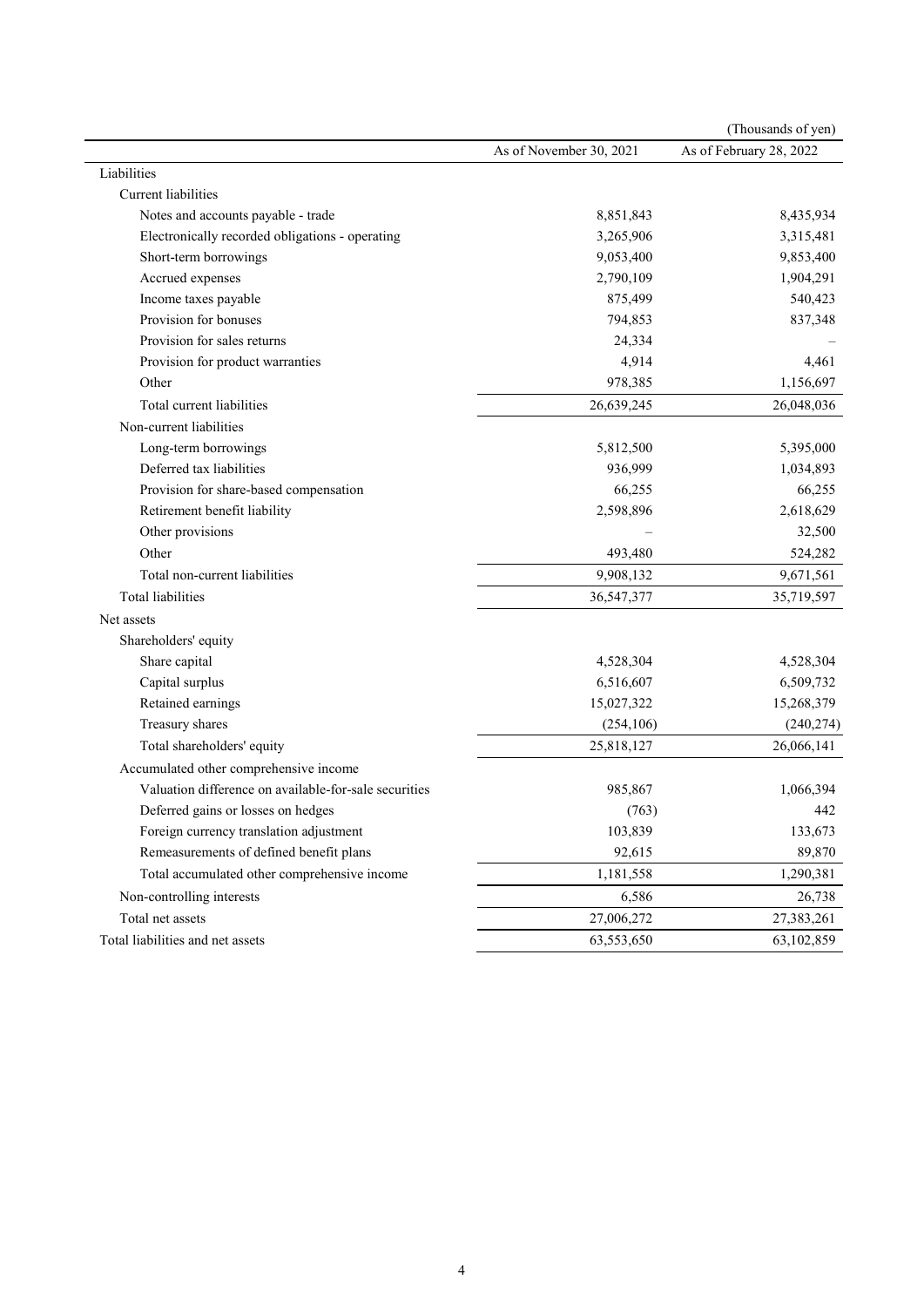### **Consolidated statements of income (cumulative) and consolidated statements of comprehensive income (cumulative)**

**Consolidated statements of income (cumulative)**

|                                                             |                    | (Thousands of yen) |
|-------------------------------------------------------------|--------------------|--------------------|
|                                                             | Three months ended | Three months ended |
|                                                             | February 28, 2021  | February 28, 2022  |
| Net sales                                                   | 16,975,331         | 12,285,735         |
| Cost of sales                                               | 12,956,768         | 8,044,002          |
| Gross profit                                                | 4,018,562          | 4,241,733          |
| Selling, general and administrative expenses                | 3,354,878          | 3,611,528          |
| Operating profit                                            | 663,684            | 630,204            |
| Non-operating income                                        |                    |                    |
| Interest income                                             | 741                | 652                |
| Dividend income                                             | 20,677             | 22,371             |
| Rental income                                               | 14,245             | 4,444              |
| Foreign exchange gains                                      | 1,785              |                    |
| Other                                                       | 40,050             | 36,651             |
| Total non-operating income                                  | 77,501             | 64,119             |
| Non-operating expenses                                      |                    |                    |
| Interest expenses                                           | 14,203             | 16,071             |
| Rent costs                                                  | 7,500              |                    |
| Foreign exchange losses                                     |                    | 1,169              |
| Share of loss of entities accounted for using equity method | 7,757              | 7,956              |
| Other                                                       | 5,742              | 9,335              |
| Total non-operating expenses                                | 35,203             | 34,533             |
| Ordinary profit                                             | 705,981            | 659,791            |
| Extraordinary income                                        |                    |                    |
| Gain on sale of non-current assets                          | 14                 | 1,353              |
| Gain on sale of investment securities                       | 11                 |                    |
| Total extraordinary income                                  | 26                 | 1,353              |
| <b>Extraordinary</b> losses                                 |                    |                    |
| Loss on disposal of non-current assets                      | 619                | 2,375              |
| Total extraordinary losses                                  | 619                | 2,375              |
| Profit before income taxes                                  | 705,388            | 658,768            |
| Income taxes - current                                      | 270,450            | 318,614            |
| Income taxes - deferred                                     | 36,341             | (109, 074)         |
| Total income taxes                                          | 306,792            | 209,540            |
| Profit                                                      | 398,596            | 449,228            |
| Loss attributable to non-controlling interests              |                    | (47)               |
| Profit attributable to owners of parent                     | 398,596            | 449,276            |